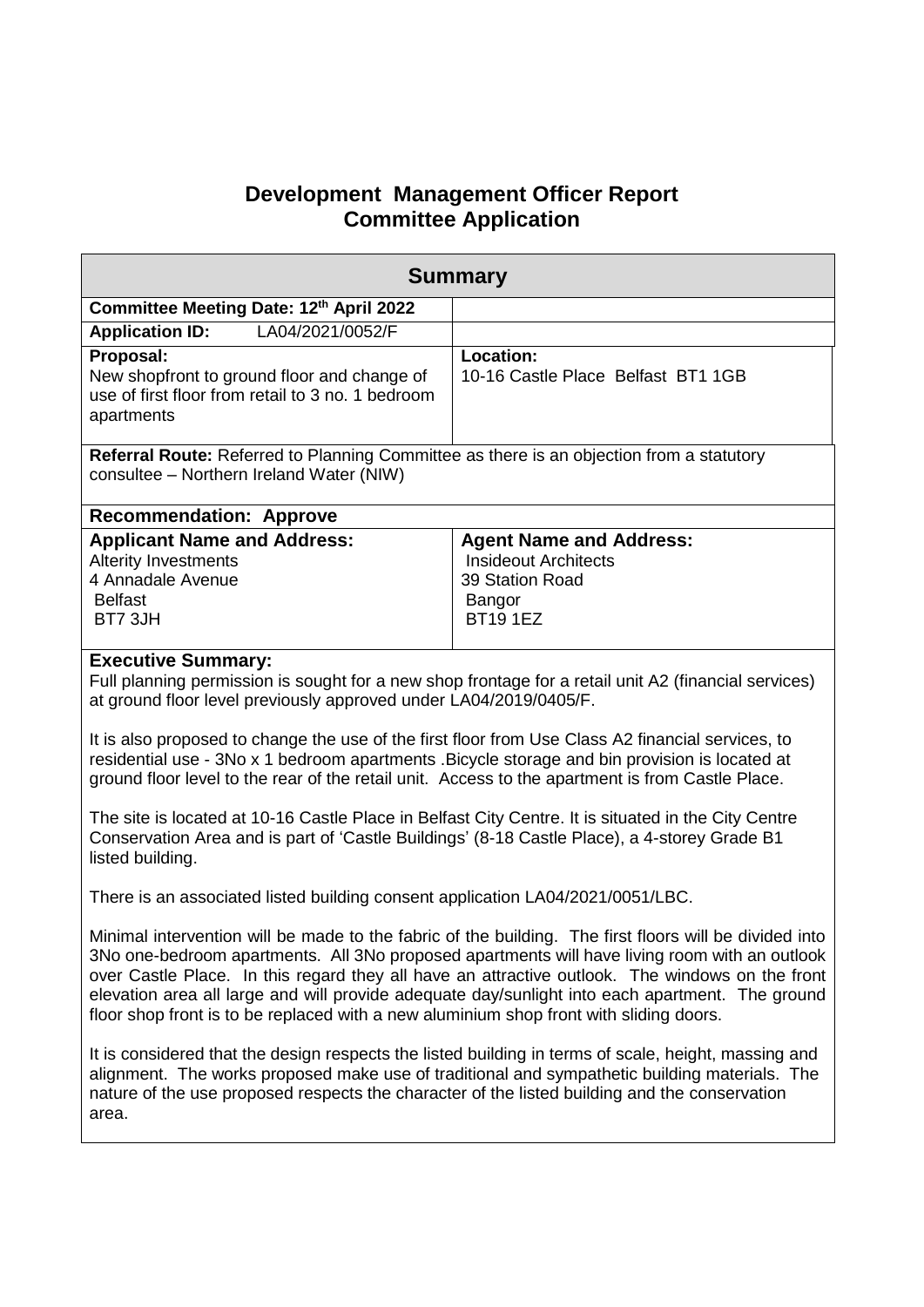The development involves the refurbishment of a city centre building with no external amenity space. Regard has to be given to the desirability of the renovation of the Listed Building and balanced against a shortfall in amenity space.

HED, BCC Conservation Officer, BCC Environmental Health no objection.

No third party objection received.

NIW have since requested a Wastewater Impact Assessment to be submitted directly to NIW to find a potential solution. It is considered on balance that the issue can be resolved by means of a negative condition to address this matter.

Having regard to the policy context and all material considerations, the proposal is considered on balance to be acceptable and planning permission is recommended for approval.

## **Recommendation – Approve Subject to Conditions**

It is requested that the committee delegate authority to the Director of Planning and Building Control to finalise the wording of conditions.

**Signature(s):**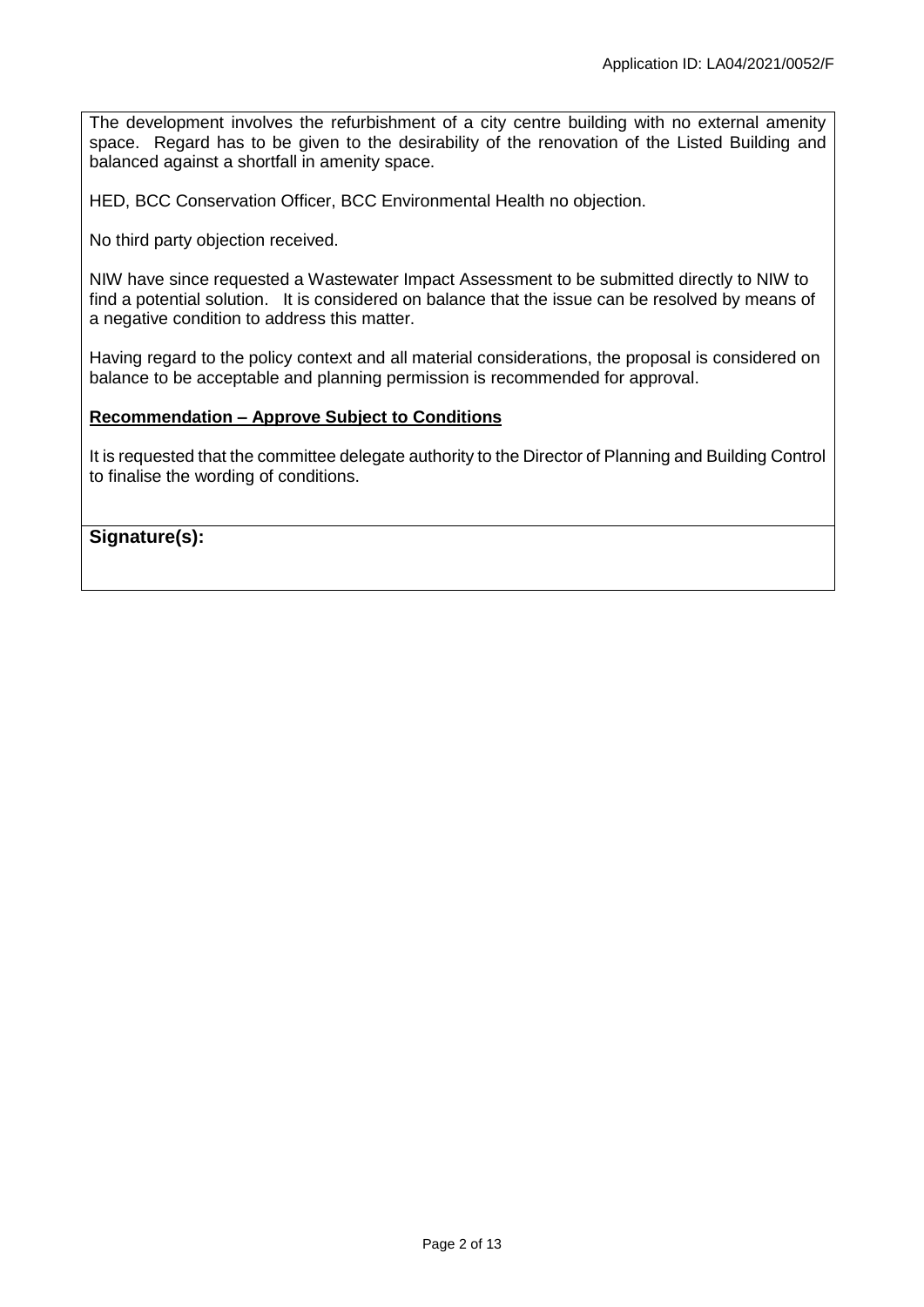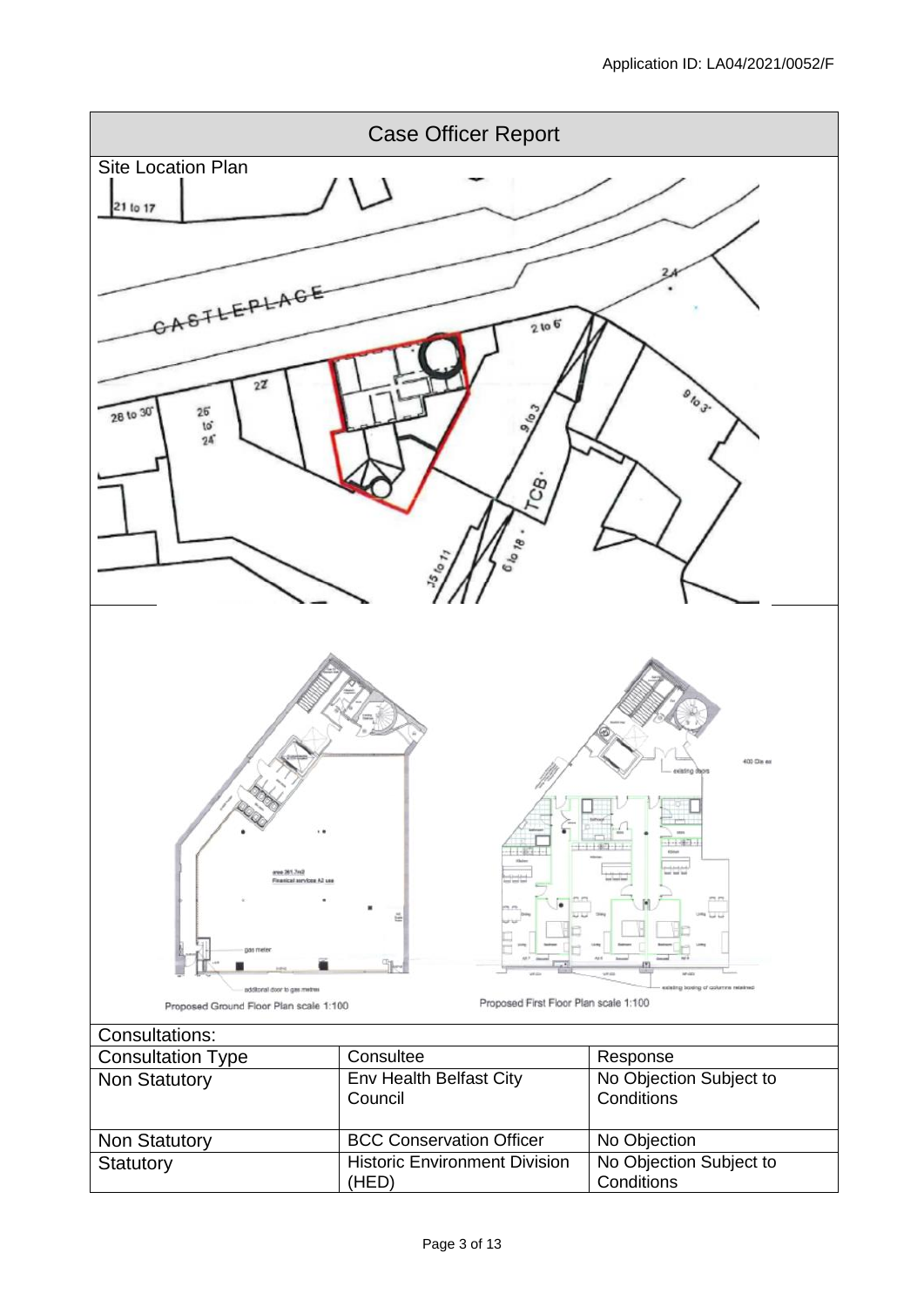| Statutory                        |  | NI Water - Multi Units East - | <b>Additional Information</b> |
|----------------------------------|--|-------------------------------|-------------------------------|
|                                  |  | <b>Planning Consultations</b> |                               |
| Representations:                 |  |                               |                               |
| Letters of Support               |  | None Received                 |                               |
| Letters of Objection             |  | None Received                 |                               |
| Number of Support Petitions and  |  | No Petitions Received         |                               |
| signatures                       |  |                               |                               |
| Number of Petitions of Objection |  | No Petitions Received         |                               |
| and signatures                   |  |                               |                               |

|                                                                 | <b>Characteristics of the Site and Area</b>                                                                                                                                                                                                                                                               |
|-----------------------------------------------------------------|-----------------------------------------------------------------------------------------------------------------------------------------------------------------------------------------------------------------------------------------------------------------------------------------------------------|
| 1.0<br>1.1                                                      | <b>Description of Site</b><br>The site is located at 10-16 Castle Place in Belfast City Centre. It is situated in the City                                                                                                                                                                                |
|                                                                 | Centre Conservation Area and is part of 'Castle Buildings' (8-18 Castle Place), a 4-<br>storey Grade B1 listed building.                                                                                                                                                                                  |
|                                                                 |                                                                                                                                                                                                                                                                                                           |
| 2.0                                                             | <b>Description of Proposed Development</b>                                                                                                                                                                                                                                                                |
| 2.1                                                             | Full planning permission is sought for a new shop frontage for a retail unit A2 (financial<br>services) at ground floor level previously approved under LA04/2019/0405/F.                                                                                                                                 |
| 2.2                                                             | It is also proposed to change the use of the first floor from Use Class A2 financial<br>services, to residential use - 3No x 1 bedroom apartments. Bicycle storage and bin<br>provision is located at ground floor level to the rear of the retail unit. Access to the<br>apartment is from Castle Place. |
| 2.3                                                             | There is an associated listed building consent application LA04/2021/0051/LBC.                                                                                                                                                                                                                            |
| Planning Assessment of Policy and other Material Considerations |                                                                                                                                                                                                                                                                                                           |
| 3.0                                                             | <b>Site History</b>                                                                                                                                                                                                                                                                                       |
|                                                                 | LA04/2019/0405/F & LA04/2019/0406/LBC - Change of use from existing retail unit and<br>stores to financial services A2 use on ground and first floor and replacement shop front.<br>Conversion of second and third floor to 6 apartments. - Permission Granted.                                           |
| 4.0                                                             | <b>Policy Framework</b>                                                                                                                                                                                                                                                                                   |
| 4.1<br>4.2                                                      | <b>Regional Development Strategy 2035</b><br><b>Strategic Planning Policy Statement (NI) 2035</b>                                                                                                                                                                                                         |
| 4.3                                                             | <b>Belfast Urban Area Plan 2001</b>                                                                                                                                                                                                                                                                       |
|                                                                 | Draft Belfast Metropolitan Area Plan 2004 & 2015                                                                                                                                                                                                                                                          |
|                                                                 | Following the Court of Appeal decision on BMAP, the extant development plan is now<br>the BUAP 2001. However, given the stage at which the Draft BMAP had reached pre-                                                                                                                                    |
|                                                                 | adoption through a period of independent examination, Draft BMAP remains a material                                                                                                                                                                                                                       |
|                                                                 | consideration in the determination of planning applications. The weight to be afforded is                                                                                                                                                                                                                 |
|                                                                 | a matter of judgement for the decision maker in each particular case.                                                                                                                                                                                                                                     |
|                                                                 | 4.3.1<br>Policy R1 - Retailing in City and Town Centres.                                                                                                                                                                                                                                                  |
| 4.4                                                             | 4.3.2<br>Policy HOU3 - City and Town Centre Living<br>Draft Belfast Local Development Plan Draft Plan Strategy 2035                                                                                                                                                                                       |
|                                                                 | The Belfast Local Development Plan Draft Plan Strategy 2035 will guide future planning                                                                                                                                                                                                                    |
|                                                                 | application decision making to support the sustainable spatial growth of the city up to                                                                                                                                                                                                                   |
|                                                                 | 2035. The draft Plan Strategy has been subject to examination by the Planning Appeals                                                                                                                                                                                                                     |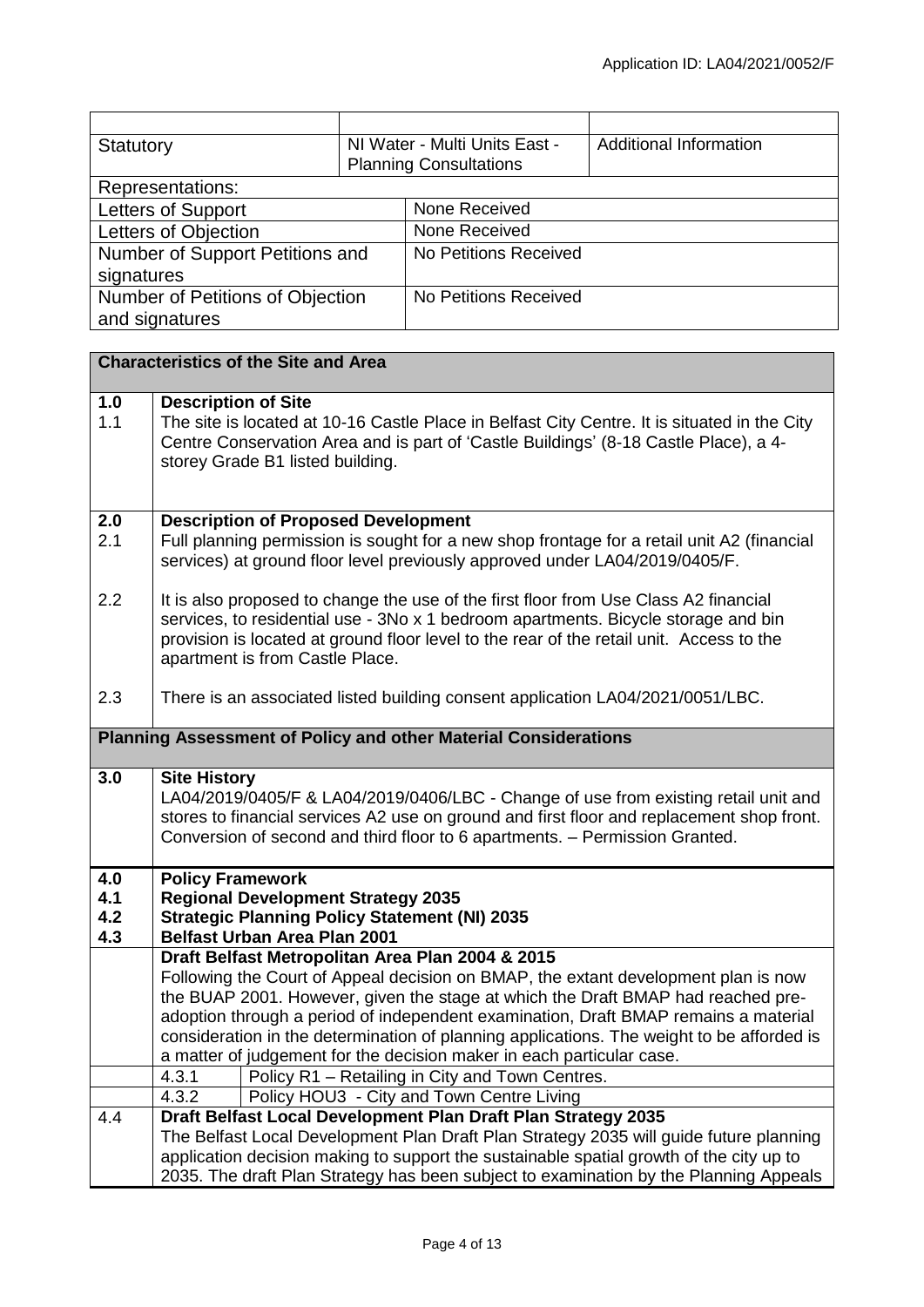|                  | Commission and the Council has been provided with a copy of their Report, together<br>with a Direction from DfI in relation to additional required steps before it can be<br>considered adopted. Paragraph 1.10 states that a transitional period will operate until<br>such times as a Council's Plan Strategy has been adopted. Accordingly, whilst the Draft<br>Plan Strategy is now a material consideration it has limited weight until it is adopted and<br>during the transitional period planning authorities will apply existing policy together with<br>the SPPS. |
|------------------|-----------------------------------------------------------------------------------------------------------------------------------------------------------------------------------------------------------------------------------------------------------------------------------------------------------------------------------------------------------------------------------------------------------------------------------------------------------------------------------------------------------------------------------------------------------------------------|
| 4.5              | Planning Policy Statement (PPS) 7 Quality Residential Environments                                                                                                                                                                                                                                                                                                                                                                                                                                                                                                          |
| 4.6<br>4.7       | PPS6- Planning, Archaeology and the Built Heritage<br>PPS3- Parking Movement and Access                                                                                                                                                                                                                                                                                                                                                                                                                                                                                     |
| 4.8              | PPS 12: Housing in Settlements                                                                                                                                                                                                                                                                                                                                                                                                                                                                                                                                              |
| 4.9              | <b>Creating Places</b>                                                                                                                                                                                                                                                                                                                                                                                                                                                                                                                                                      |
| 5.0              | <b>Representations</b>                                                                                                                                                                                                                                                                                                                                                                                                                                                                                                                                                      |
| $\overline{5.1}$ | The application has been neighbour notified and advertised in the local press - (Belfast<br>telegraph and Daily Mirror) in February 2021. No comments have been received.                                                                                                                                                                                                                                                                                                                                                                                                   |
| 6.0              | <b>Assessment</b>                                                                                                                                                                                                                                                                                                                                                                                                                                                                                                                                                           |
| 6.1              | The key issues in the assessment of the application are:<br>Principle of Development<br>Scale, Massing & Design<br>Impact on the Listed Building & Conservation Area<br>Traffic, Movement & Parking<br><b>Infrastructure Capacity</b><br><b>Other Environmental Matters</b>                                                                                                                                                                                                                                                                                                 |
|                  | <b>Principle of Development</b>                                                                                                                                                                                                                                                                                                                                                                                                                                                                                                                                             |
| 6.2              | The site is within the development limit of Belfast as designated in both the BUAP and<br>draft BMAPs. The building is listed and the site falls within the City Centre<br>Conservation Area and the Primary Retail Core/Frontage in draft BMAP.                                                                                                                                                                                                                                                                                                                            |
| 6.3              | A ground floor retail use has been granted under the LA04/2019/0405/F. Active retail<br>use will be therefore be present at ground floor in keeping with relevant policy and<br>guidance.                                                                                                                                                                                                                                                                                                                                                                                   |
| 6.4              | It considered that the creation of 3no apartments above the approved retail use will<br>increase the housing stock in the City Centre in line with relevant policy, guidance and<br>the Belfast Agenda. It will also promote living over the shop.                                                                                                                                                                                                                                                                                                                          |
| 6.5              | In this regard, the principle of the change of use from Class A2 at this location to<br>provide 3No apartments is considered to be appropriate subject to considered of other<br>planning and environmental matters below. In addition, this specific proposal will<br>secure the upkeep of the listed building which has been vacant for some time.                                                                                                                                                                                                                        |
|                  | Scale, Massing & Design                                                                                                                                                                                                                                                                                                                                                                                                                                                                                                                                                     |
| 6.6              | Policy QD 1 of PPS7 relates to Quality in New Residential Development. It states that<br>planning permission will only be granted for new residential development where it is<br>demonstrated that the proposal will create a quality and sustainable residential<br>environment.                                                                                                                                                                                                                                                                                           |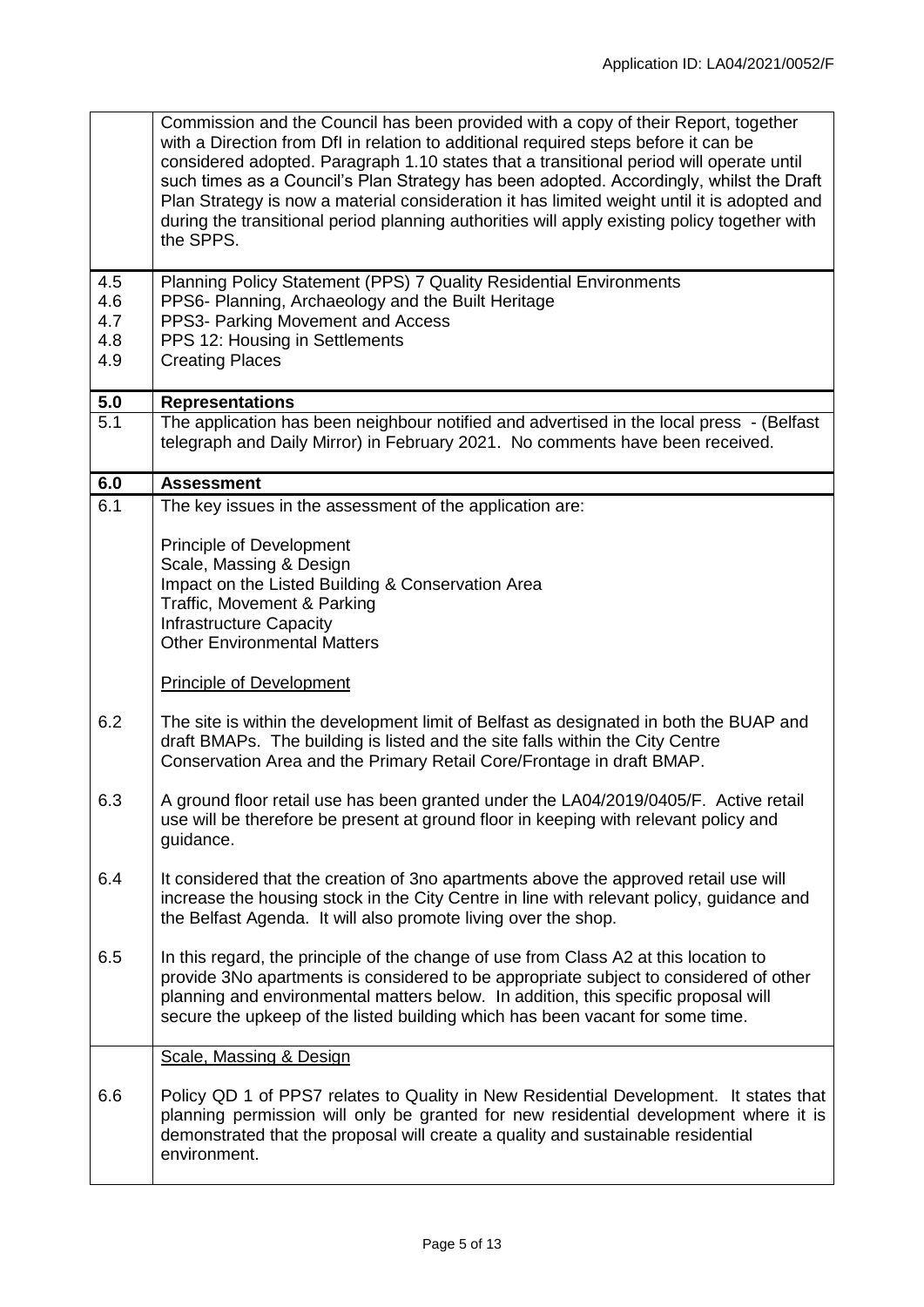- 6.7 As the proposal is for the conversion of part of an existing commercial building into residential apartments at first floor level - there will be no change to the character and topography of the surrounding context. With regard to impact on built heritage features affected by the proposal, see Listed Building Consent heading below.
- 6.8 Minimal intervention will be made to the fabric of the building. The first floors will be divided into 3No one-bedroom apartments. All 3No proposed apartments will have living room with an outlook over Castle Place. In this regard they all have an attractive outlook. The windows on the front elevation area all large and will provide adequate day/sunlight into each apartment.
- 6.9 The proposed 3 x 1 bedroom apartments will meet the minimum space standards. Apartment 7 measuring 66sqm, Apartment 8 measuring 84sqm and apartment 9 measuring 77sqm. Space standards set out in addendum to PPS7 recommends 55 sqm for 1 bedroom apartments, in this regard the size of each apartment is acceptable.
- 6.10 Access to the apartments is from Castle Street utilising an existing door and corridor. This will lead to a stair and lift which will be used to access all floors. This will accommodate access for all apartment residents. In terms of crime deterrence and personal safety of future occupiers, the access corridor to the first floor apartments is via the front entrance on Castle Place.
- 6.11 Amenity space for bin storage and bikes will be located on the ground floor off the main entrance hall.
- 6.12 With regard to the provision of private open space, the development involves the refurbishment of a city centre building with no external amenity space. The proposed amenity space therefore falls below the standards as set out in Creating Places, which recommends that open space provision should range from a minimum of 10 sq m per unit to around 30 sq m per unit. Para 5.20 of Creating Places states that the appropriate level should be determined by having regard to the context of the development and advises that development in inner urban locations will tend towards the lower figure. It is acknowledged that the application site is located within the city centre and in relatively close proximity to the City Hall and Waterfront Hall / River Lagan. It is also recognised that there is limited opportunity to provide amenity space within the existing listed building. Regard also has to be had to the desirability of the renovation of the Listed Building and balance against a shortfall in amenity space.
- 6.13 Consideration must also be given to PPS 12: Housing in Settlements, in particular, living above the shop, which brings many social and economic benefits and is a means of accommodating additional housing in city centre locations. The proposal is considered to comply with this policy in this respect.
- 6.14 The ground floor shop front is to be replaced with a new aluminium shop front with sliding doors which is considered to be appropriate. HED no objection to this addition.
- 6.15 Overall, the proposed development would not cause unacceptable harm to the local character, appearance and environmental quality of the area of the area in accordance with relevant policy and quidance.

|      | Impact on the Listed Building & Conservation Area                                                                                |
|------|----------------------------------------------------------------------------------------------------------------------------------|
| 6.16 | The site is located in Belfast City Centre Conservation Area, it is also part of Grade B1<br>listed building - Castle Buildings. |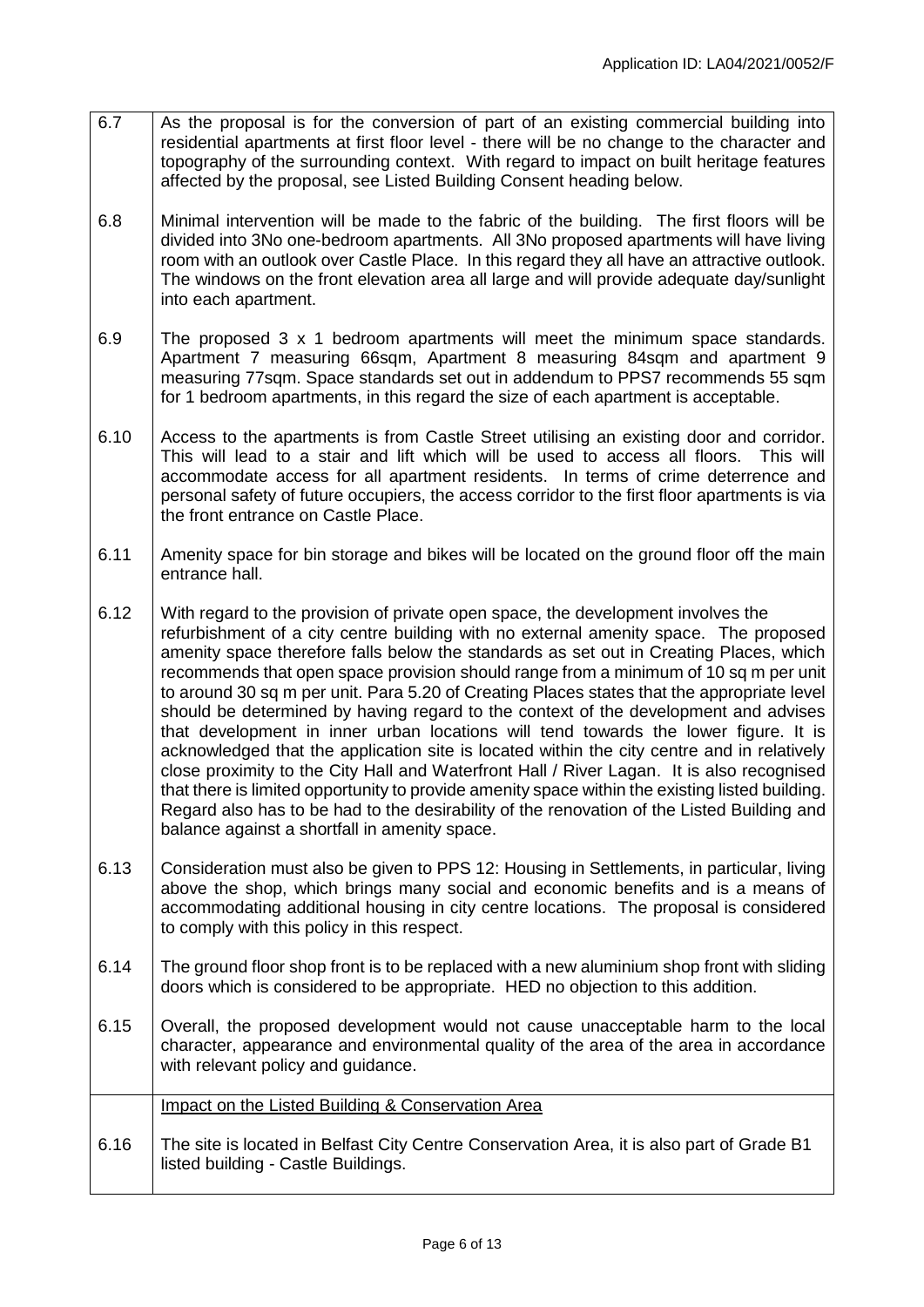6.17 It is considered that the design respects the listed building in terms of scale, height, massing and alignment. The works proposed make use of traditional and sympathetic building materials. The nature of the use proposed respects the character of the listed building.

6.18 HED (Historic Buildings) is content in principle with development at this site. HED is content with both this application and accompanying listed building application LA04/2021/0051/LBC.

- 6.19 This proposal has been assessed under SPPS 6.13 (Change of Use, Extension or Alteration of a Listed Building) of the Strategic Planning Policy Statement for Northern Ireland (SPPS): Planning for Sustainable Development and Policies BH 7 (Change of Use of a Listed Building) and BH8 (Extension or Alteration of a Listed Building) of the Department's Planning Policy Statement 6: Planning, Archaeology and the Built Heritage. HED (Historic Buildings) is cognisant of previous permissions LA04/2019/0406/LBC and LA04/2019/0405/F and that much of the interior has been altered over time with much historic fabric lost.
- 6.20 HED are content with the proposed scheme in that the proposed shop front at ground floor level is in keeping with the listed building; and that the building facade at ground floor and first floor level is also acceptable and does not negatively impact the listed building. HED have recommended a number of conditions to be imposed regarding materials to be used for the proposed shop front and to ensure architectural details are in keeping with the building. HED are satisfied the proposal is in keeping with policies BH7 & BH8 set in in PPS6.
- 6.21 The Conservation Officer is satisfied that the scheme will not negatively impact the conservation area in line with requirements detailed in legislation, relevant policy, and guidance.

Traffic, Movement & Parking

- 6.22 With respect to Policy AMP1 creating an accessible environment within PPS 3 the proposal is accessible from street level and has a lift in both retail and residential parts of the building.
- 6.23 DFI Roads was consulted on the previous application LA04/2019/0405/F for residential development within the town centre at 10-16 Castle Place and raised no objection to the proposal.
- 6.24 This scheme is in keeping with sustainable transportation principles set out in the SPPS NI (para 6.297), regional strategic objectives - promoting sustainable patterns of development which reduce the need for motorised transport, encourages active travel, and facilitate travel by public transport in preference to the private car.

## Infrastructure Capacity

- 6.25 NIW have commented that waste water treatment capacity is not available for the proposed development.
- 6.26 Evidence has been submitted from the agent which indicates that projected water usage and volume sewage generated by the proposed development. For 3No apartments this anticipated to be a total of 1350 litres per day.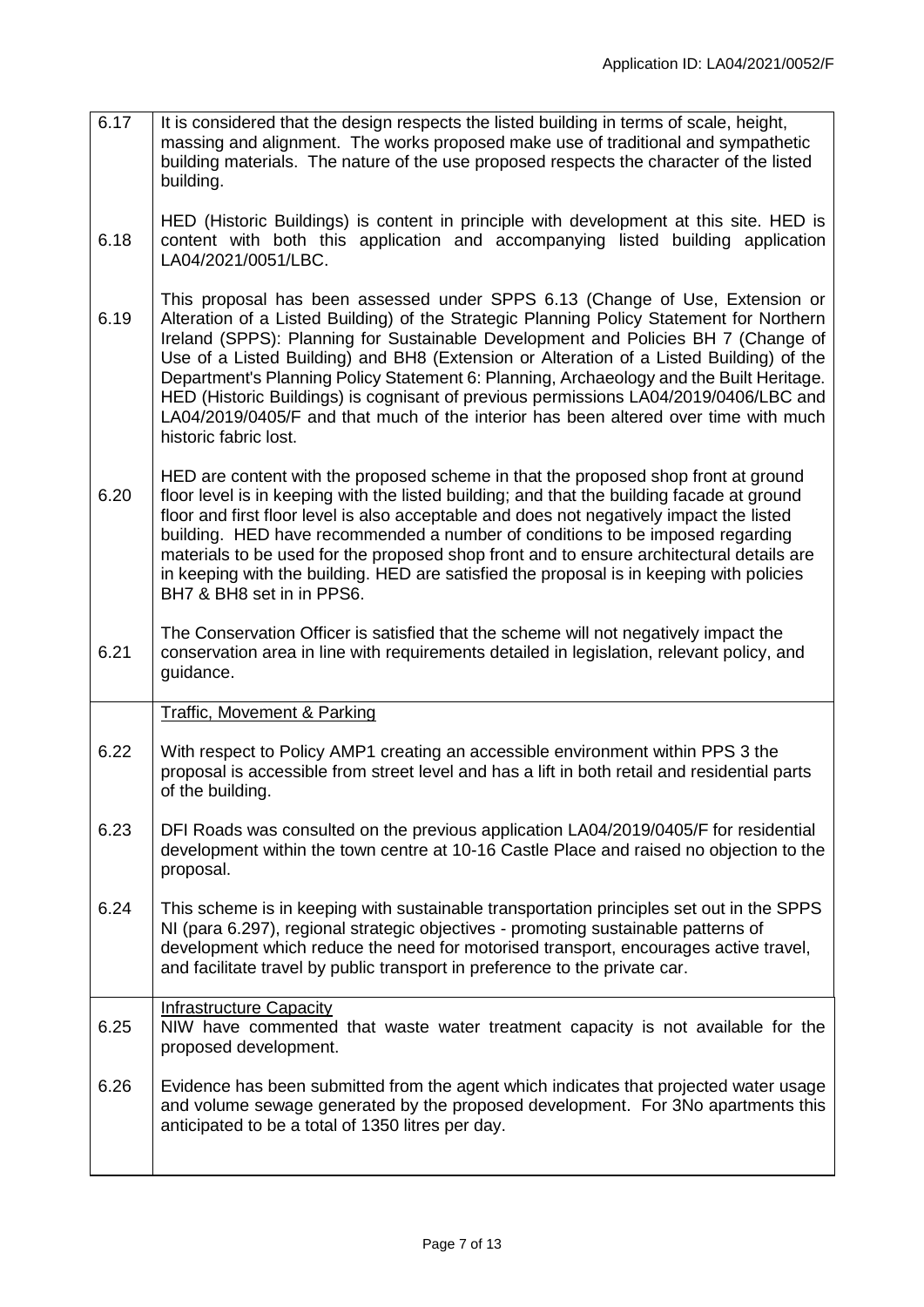| 6.27 | For the approved financial services use based on a staffing level of 20 and 200 visitors<br>daily over 2 No floors (as approved under LA04/2019/0405/F) levels are calculated at<br>4000 litres per day.                                                                                                                                                                                         |
|------|--------------------------------------------------------------------------------------------------------------------------------------------------------------------------------------------------------------------------------------------------------------------------------------------------------------------------------------------------------------------------------------------------|
| 6.28 | It has been therefore been demonstrated that the proposed 3No apartments will generate<br>less water than the approved Class A2 Use on these premises. It is considered the<br>modest scale of the proposed presents a significantly like for like proposal (or lesser)<br>which will not exacerbate the impact on the wastewater system to a such an unacceptable<br>level.                     |
| 6.29 | These details were submitted to NIW. NIW have since requested a Wastewater Impact<br>Assessment to be submitted directly to NIW to find a potential solution. It is considered<br>on balance that the issue can be resolved by means of a negative condition to address<br>this matter.                                                                                                          |
| 6.30 | <b>Other Environmental Considerations</b><br>The proposed redevelopment will not bring forward any environmental concerns<br>particularly in terms or noise, odour, air quality or contamination and as such the<br>proposal will not have a detrimental impact on human health. Environmental Health<br>required further details regarding insulation and noise which has since been submitted. |
| 6.31 | Environmental Health have considered the proposals in terms of noise, air pollution,<br>general amenity, ambient air quality, contaminated land and other considerations and<br>have no objections to the proposal. The proposed development will not cause a<br>potential impact on the health of the future occupants.                                                                         |
| 6.32 | Having regard to the policy context and other material considerations above, the<br>proposal is considered acceptable and planning permission is recommended subject to<br>conditions.                                                                                                                                                                                                           |
| 7.0  | <b>Summary of Recommendation:</b><br><b>Approval Subject to Conditions</b>                                                                                                                                                                                                                                                                                                                       |
|      | <b>Conditions:</b><br>The development hereby permitted shall be begun before the expiration of 5 years from<br>the date of this permission.<br>Reason: As required by Section 61 of the Planning Act (Northern Ireland) 2011.                                                                                                                                                                    |
|      | Materials to be as follows:<br>a) Flashings shall be lead, non-machine tool cut installed fully in accordance with Lead<br><b>Sheet</b>                                                                                                                                                                                                                                                          |
|      | Association's current recommendations and shall protrude no more than 50mm into the<br>fabric<br>of the listed building with down-stand a minimum of 150mm and flat roof overhang drip                                                                                                                                                                                                           |
|      | nomore than 75mm in height.<br>b) Cladding (Ground Floor) shall be as per point 3 below                                                                                                                                                                                                                                                                                                          |
|      | c) The new ground floor doors to the shop front shall be aluminium, powder coated,<br>graphite grey with slim profile double glazing.                                                                                                                                                                                                                                                            |
|      |                                                                                                                                                                                                                                                                                                                                                                                                  |
|      | d) New windows to ground floor shopfront shall be aluminium, with slim profile double<br>glazing, powder coated, graphite grey;<br>Reason: To ensure the essential character of the building and its setting are retained                                                                                                                                                                        |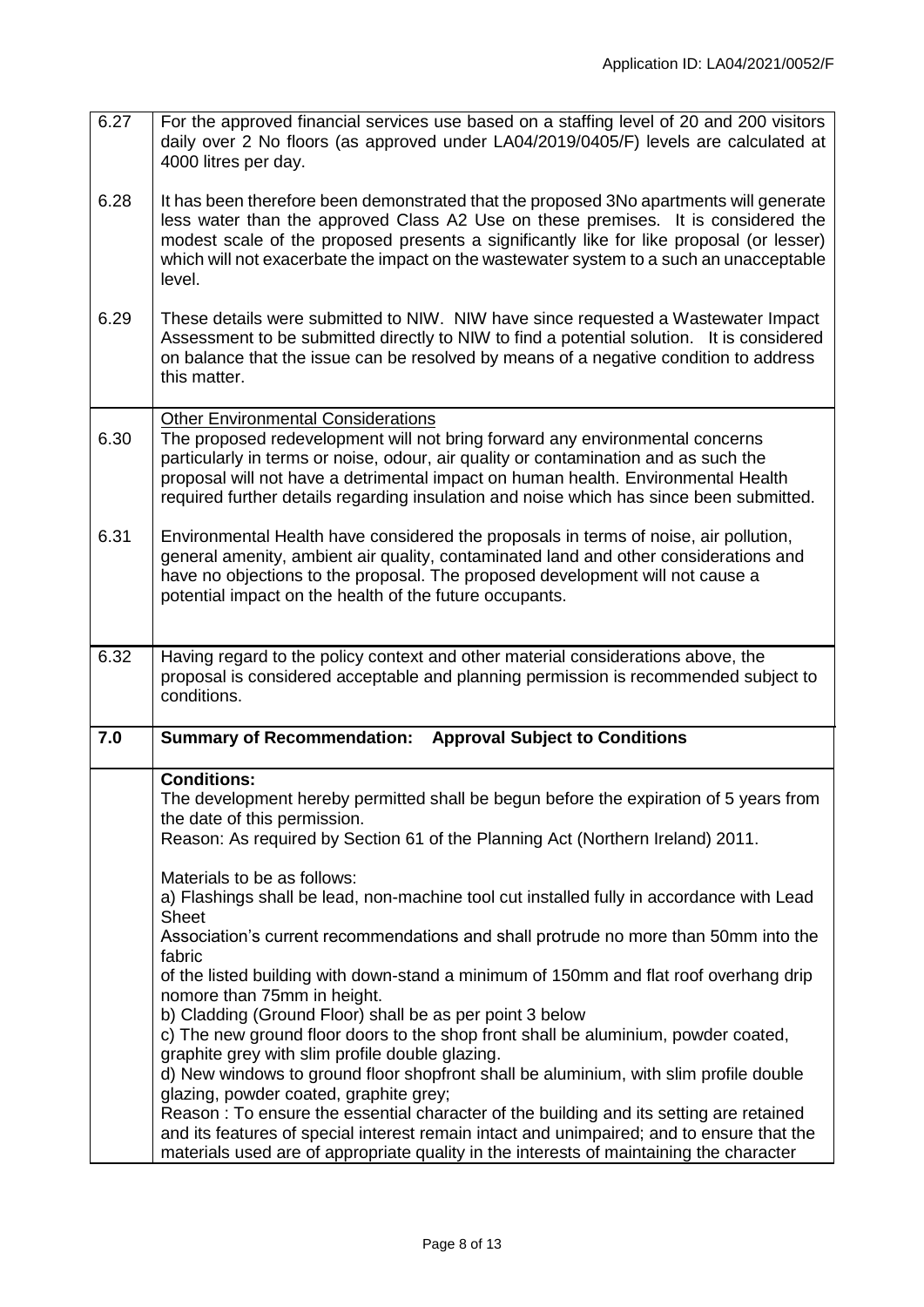and appearance of the listed building and to ensure the architectural details match or are in keeping with the building.

No vents, extracts, or plumbing or pipes, other than rainwater goods, shall be fixed on the external face of the building, unless shown on the approved drawings; Reason : To ensure the essential character of the building and its setting are retained and its features of special interest remain intact and unimpaired; and to ensure that the materials used are of appropriate quality in the interests of maintaining the character and appearance of the listed building and to ensure the architectural details match or are in keeping with the building.

Cladding Tiles: Prior to the commencement of any works to the ground floor façade of the listed building, samples of the proposed tiles shall be submitted to and agreed in writing by Belfast City Council Planning in consultation with Historic Environment Division. The works shall thereafter be carried out solely in accordance with the approved details. A sample shall be retained on site until the project is complete; Reason: To ensure the essential character of the building and its setting are retained and its features of special interest remain intact and unimpaired; and to ensure that the materials used are of appropriate quality in the interests of maintaining the character and appearance of the listed building and to ensure the architectural details match or are in keeping with the building.

Faience: Any faience proposed to repaired areas of stall riser shall be submitted to and agreed in writing by Belfast City Council Planning in consultation with Historic Environment Division. The works shall thereafter be carried out solely in accordance with the approved details. A sample shall be retained on site until the project is complete;

Reason : To ensure the essential character of the building and its setting are retained and its features of special interest remain intact and unimpaired; and to ensure that the materials used are of appropriate quality in the interests of maintaining the character and appearance of the listed building and to ensure the architectural details match or are in keeping with the building.

Lathe and Plaster:

a) HED shall be notified if any original lathe and plaster walls and ceilings are discovered;

b) A Method statement for retaining and refurbishing any original lathe and plaster ceilings discovered shall be submitted to and agreed in writing by Belfast City Council Planning in consultation with Historic Environment Division;

Reason : To ensure the essential character of the building and its setting are retained and its features of special interest remain intact and unimpaired; and to ensure that the materials used are of appropriate quality in the interests of maintaining the character and appearance of the listed building and to ensure the architectural details match or are in keeping with the building.

Drylining: Shall be limited to existing lined wall areas only. Specification and details for any proposed drylining to existing lined wall areas shall be submitted to and agreed in writing by Belfast City Council Planning in consultation with Historic Environment Division;

Reason : To ensure the essential character of the building and its setting are retained and its features of special interest remain intact and unimpaired; and to ensure that the materials used are of appropriate quality in the interests of maintaining the character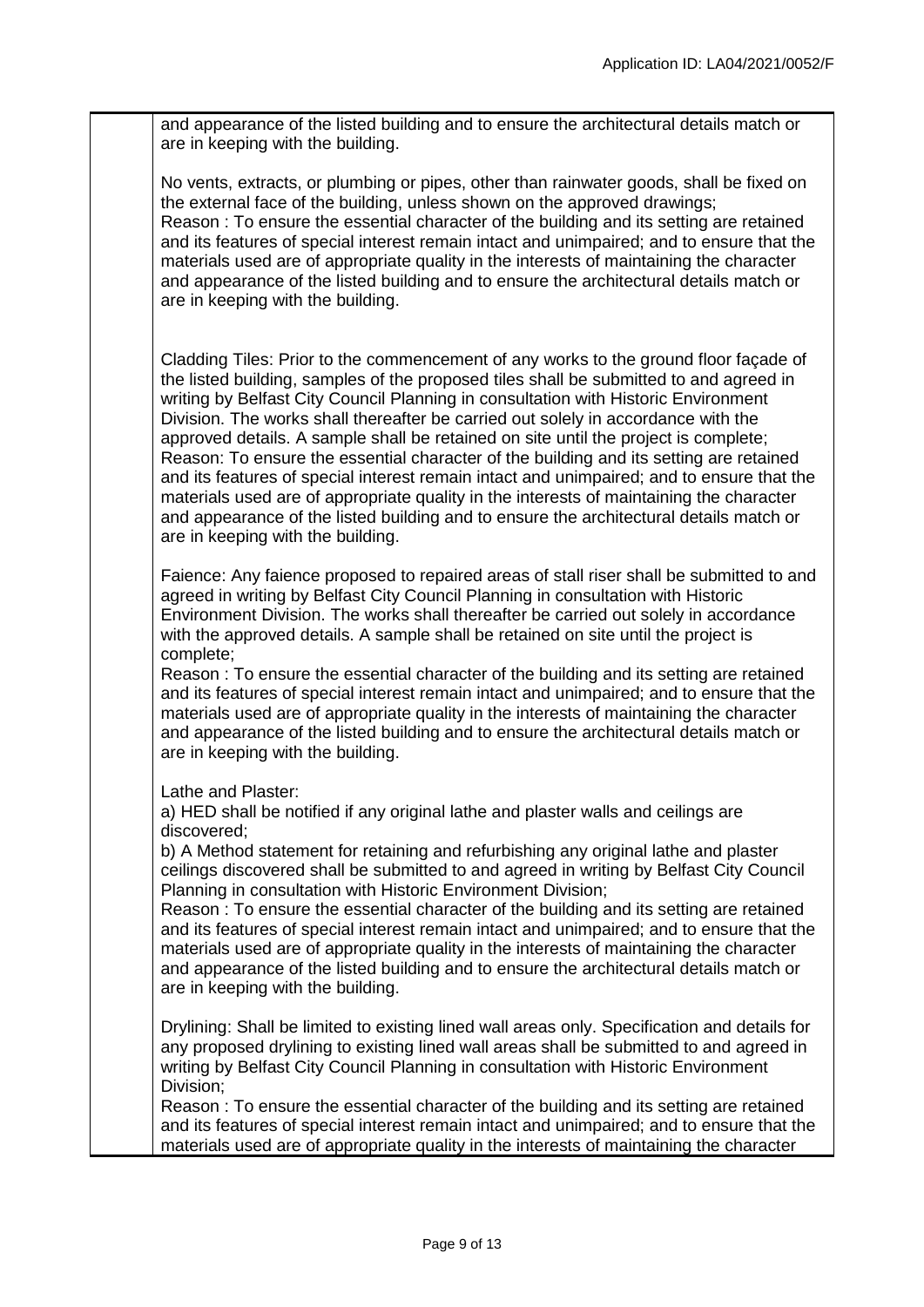and appearance of the listed building and to ensure the architectural details match or are in keeping with the building.

Walls: New internal walls shall be reversible stud partition type:

Reason: To ensure the essential character of the building and its setting are retained and its features of special interest remain intact and unimpaired; and to ensure that the materials used are of appropriate quality in the interests of maintaining the character and appearance of the listed building and to ensure the architectural details match or are in keeping with the building.

Door Schedule: A door schedule showing all internal and external doors shall be submitted to and agreed in writing with HED (Historic Buildings) and the council prior to works commencing on site;

Reason: To ensure the essential character of the building and its setting are retained and its features of special interest remain intact and unimpaired; and to ensure that the materials used are of appropriate quality in the interests of maintaining the character and appearance of the listed building and to ensure the architectural details match or are in keeping with the building.

Original timber spiral stair to be retained in entirety – all elements including the single balustrade, turned balusters and newels;

Reason: To ensure the essential character of the building and its setting are retained and its features of special interest remain intact and unimpaired; and to ensure that the materials used are of appropriate quality in the interests of maintaining the character and appearance of the listed building and to ensure the architectural details match or are in keeping with the building.

Internally hidden UPVC SVPs shall not damage historic fabric;

Reason: To ensure the essential character of the building and its setting are retained and its features of special interest remain intact and unimpaired; and to ensure that the materials used are of appropriate quality in the interests of maintaining the character and appearance of the listed building and to ensure the architectural details match or are in keeping with the building.

New vent cowls shall be restricted to flat roof areas only;

Reason: To ensure the essential character of the building and its setting are retained and its features of special interest remain intact and unimpaired; and to ensure that the materials used are of appropriate quality in the interests of maintaining the character and appearance of the listed building and to ensure the architectural details match or are in keeping with the building.

New services shall integrate into the existing building without proliferation of voids through historic fabric or new service ducts etc;

Reason: To ensure the essential character of the building and its setting are retained and its features of special interest remain intact and unimpaired; and to ensure that the materials used are of appropriate quality in the interests of maintaining the character and appearance of the listed building and to ensure the architectural details match or are in keeping with the building.

Prior to the installation, details of the proposed glazing specification to the first floor habitable rooms must be submitted to Belfast City Council for review and approval in writing. This information must include evidence that the sound reduction performance of the proposed glazing is in line with the recommendations of the Layde Consulting Noise Impact Assessment dated December 2020 report number P467/1.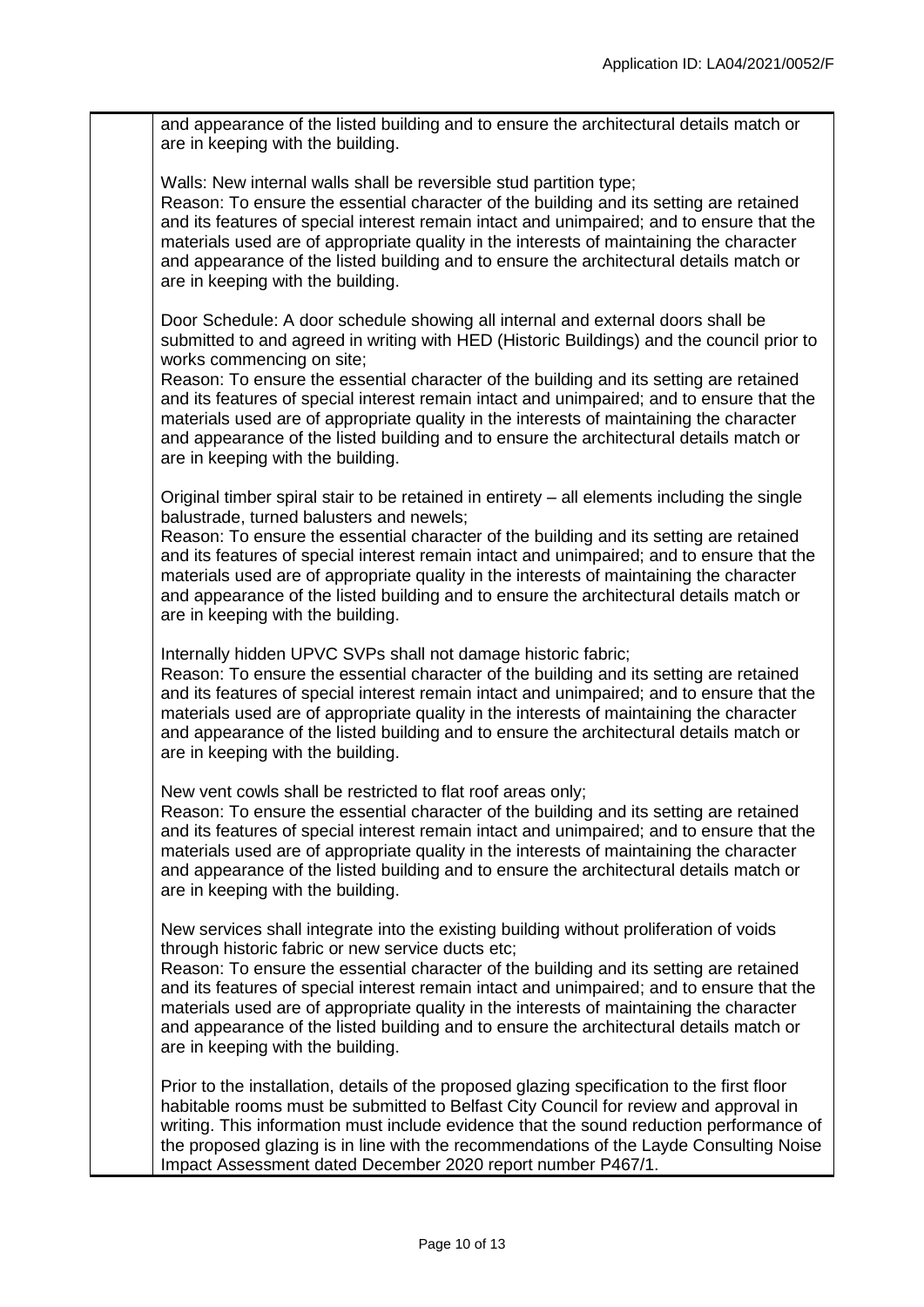| Reason: Protection of Residential Amenity                                                                                                                                                                                                                                                                                                                                                                                                                                                                                                                                                                |
|----------------------------------------------------------------------------------------------------------------------------------------------------------------------------------------------------------------------------------------------------------------------------------------------------------------------------------------------------------------------------------------------------------------------------------------------------------------------------------------------------------------------------------------------------------------------------------------------------------|
| Prior to the occupation of the hereby permitted development the approved façade<br>acoustic glazing and acoustically attenuated mechanical ventilation system must be<br>installed in such a manner so as to ensure the internal noise levels within the habitable<br>rooms do not exceed the internal noise targets as specified in BS8233:2014 and ProPG<br>(2017) with the windows closed and alternative means of ventilation provided in<br>accordance with building control requirements.<br>Reason: Protection of Residential Amenity                                                             |
| The Separating floor/ceiling between the first floor apartments and the ground floor<br>retail units must provide a sound reduction of 54DnTw as detailed in the Layde<br>Consulting clarification letter dated 12 April 2021 ref P467/2.                                                                                                                                                                                                                                                                                                                                                                |
| Prior to occupation of the hereby permitted development, the developer shall verify that<br>the approved acoustic glazing and alternative means of ventilation have been installed<br>by way of a written declaration from the supplier (s) and installation contractor(s) and<br>that the separating floor/ceiling between the first floor apartments and ground floor retail<br>units is constructed of concrete providing a sound reduction of 54DnTW as specified in<br>the Layde Consulting letter of clarification dated 12 April 2021 or equivalent.<br>Reason: Protection of Residential Amenity |
| No development shall commence on site until details of wastewater treatment<br>assessment to serve the proposal have been submitted to and approved in writing with<br>NIW and verification of that agreement is provided in writing to the Council. The<br>development shall not be carried out unless in accordance with the approved details.                                                                                                                                                                                                                                                         |
| Reason: To ensure appropriate infrastructure is in place to serve the development.                                                                                                                                                                                                                                                                                                                                                                                                                                                                                                                       |
| <b>Informatives</b><br>All private rented properties must comply with the above legislation including the statutory<br>fitness standard https://www.communities-ni.gov.uk/minimum-fitness-standards, which<br>is enforced by Belfast City Council's Environmental Health Service. For further<br>information on these requirements please contact the EHS on 02890270428 or refer to<br>their website http://www.belfastcity.gov.uk/buildingcontrol-environment/housing/housing-<br>about.aspx                                                                                                           |
| The applicant's attention is drawn to the consultation responses received by the Council<br>this<br>application.<br>The<br>responses<br>viewed<br>respect<br>of<br>can<br>be<br>at<br>in<br>https://www.planningni.gov.uk/index/tools/public-access-info.htm                                                                                                                                                                                                                                                                                                                                             |
| The drawings referenced in this decision notice above are the site location map and those<br>proposed drawings published to the Planning Portal NI 07/09/21 & 11/10/21.                                                                                                                                                                                                                                                                                                                                                                                                                                  |
|                                                                                                                                                                                                                                                                                                                                                                                                                                                                                                                                                                                                          |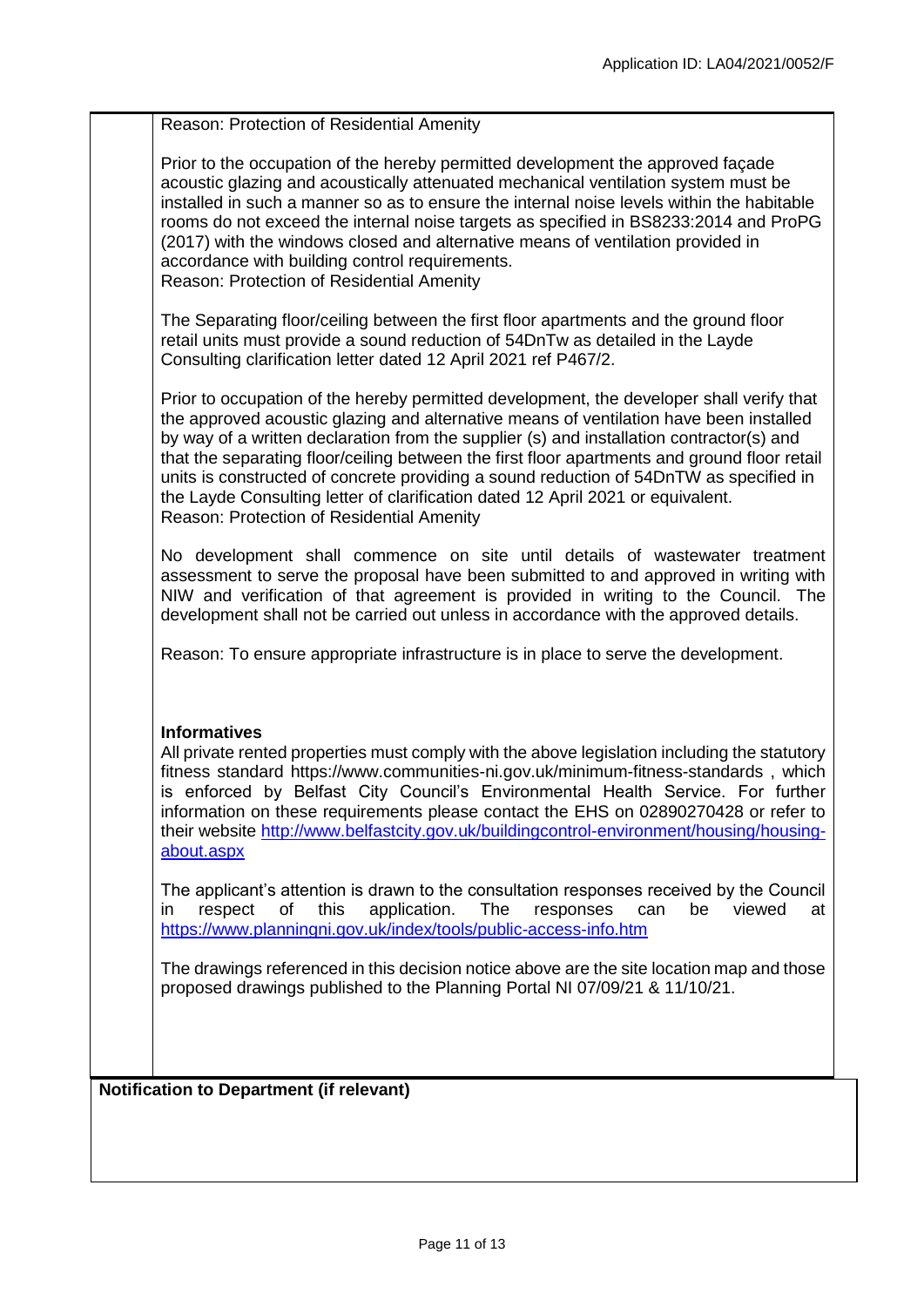**Representations from Elected members:**